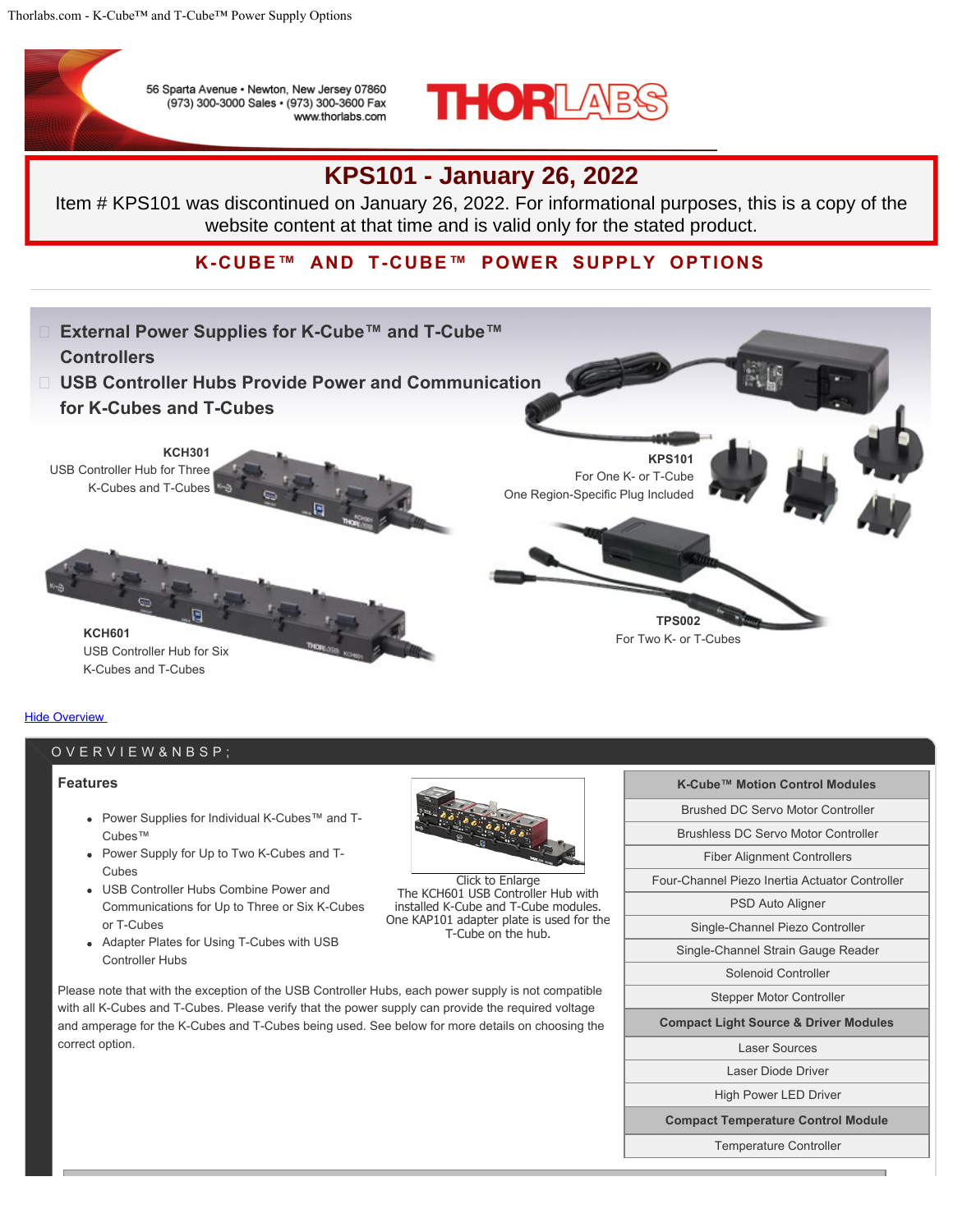| <b>Power Supply Compatibility</b> |                                         |                                                                            |                                                           |                          |  |  |  |
|-----------------------------------|-----------------------------------------|----------------------------------------------------------------------------|-----------------------------------------------------------|--------------------------|--|--|--|
| Item $#$                          | Max Number of<br><b>Modules Powered</b> | <b>Motion Control Modules</b>                                              | Light Source & Driver Modules Temperature Control Modules |                          |  |  |  |
| <b>KPS101</b>                     | <b>One</b>                              | KBD101, KDC101, KIM101, KSC101, and KST101   KLS635, KLS1550, and LEDD1B   |                                                           |                          |  |  |  |
| <b>TPS101</b>                     | One                                     | $\overline{\phantom{a}}$                                                   |                                                           | TTC001                   |  |  |  |
| <b>TPS002</b>                     | Two                                     | KNA-VIS <sup>a</sup> , KNA-IR <sup>a</sup> , KPZ101,<br>KPA101, and KSG101 | <b>KLD101</b>                                             | $\overline{\phantom{0}}$ |  |  |  |
| <b>KCH301</b>                     | Three                                   |                                                                            |                                                           |                          |  |  |  |
| <b>KCH601</b>                     | <b>Six</b>                              | Compatible with All Variants <sup>b</sup>                                  |                                                           |                          |  |  |  |

a. The TPS002 can only support one KNA-VIS or KNA-IR controller and should not be used to power any additional units due to current limitations. b. A KAP101 or KAP102 Adapter Plate is required to use a T-Cube with the KCH301 or KCH601.

#### Hide K-Cube™ and T-Cube™ Power Supplies

#### **K-Cube™ and T-Cube™ Power Supplies**



Click to Enlarge

- Individual Power Supplies for One K-Cube or T-Cube
	- KPS101: For K-Cubes or T-Cubes with 3.5 mm Jacks
	- TPS101: Compatible with TTC001 Module
- Power Supply for up to Two K-Cubes or T-Cubes TPS002: For K-Cubes or T-Cubes with
	- Mini-DIN Input

| <b>Input Specifications</b> |                                   |  |  |  |
|-----------------------------|-----------------------------------|--|--|--|
| Item#                       | <b>Mains Voltage Requirements</b> |  |  |  |
| <b>KPS101</b>               | 90 - 264 V, 0.5 A Max, 47 - 63 Hz |  |  |  |
| <b>TPS101</b>               | 90 - 264 V, 0.4 A Max, 47 - 63 Hz |  |  |  |
| <b>TPS002</b>               | 90 - 264 V, 0.8 A Max, 47 - 63 Hz |  |  |  |



Details Region-Specific Adapters for KPS101

The KPS101 and TPS101 offer a simple power supply for select individual K-Cubes or T-Cubes, while the TPS002 supplies power for one or two select K-Cubes or T-Cubes. Please refer to the compatibility information in the list or table above. The TPS002 can only support one KNA-VIS or KNA-IR controller and should not be used to power any additional units due to potentially exceeding the current limit.

The cubes need to be hooked up individually to a computer via a USB cable to use them with the motion control software. A region-specific adapter plug is shipped with the power supply unit based on your location. The adapter plugs for the KPS101 are shown to the right.

| <b>Part Number</b> | <b>Description</b>                                                               | <b>Price</b> | Availability |
|--------------------|----------------------------------------------------------------------------------|--------------|--------------|
| <b>KPS101</b>      | 15 V, 2.4 A Power Supply Unit with 3.5 mm Jack Connector for One K- or T-Cube    | \$37.66      | $7-10$ Days  |
| <b>TPS101</b>      | 5 V, 2.0 A Power Supply Unit for One TTC001 Module                               | \$40.59      | Todav        |
| <b>TPS002</b>      | ±15 V/5 V Power Supply Unit with Mini-DIN Connectors for up to Two K- or T-Cubes | \$119.78     | Todav        |

Hide USB Controller Hubs for K-Cubes™ and T-Cubes™

### **USB Controller Hubs for K-Cubes™ and T-Cubes™**



- USB Controller Hubs for up to Three or Six K-Cubes or T-Cubes
- Provide Power and Communication with a Single USB Cable and a Single Power Connection

| <b>Input Specifications</b>                |                                   |  |  |
|--------------------------------------------|-----------------------------------|--|--|
| <b>Mains Voltage Requirements</b><br>Item# |                                   |  |  |
| <b>KCH301</b><br><b>KCH601</b>             | 80 - 264 V, 1.8 A Max, 47 - 63 Hz |  |  |

Adapter Plate Connects T-Cube to Hub

These USB Controller Hubs have been designed specifically with multiple K-Cube and T-Cube operation in mind. The hub vastly reduces the number of USB and power cables required when operating multiple K-Cubes or T-Cubes. Furthermore, a USB output connector can be connected to the USB input on another unit, allowing multiple Controller Hubs to be connected together while still only using a single USB cable from the host control PC.

The hub draws a maximum current of 10 A; please verify that the cubes being used do not require a total current of more than 10 A.

The KCH301 and KCH601 Controller Hubs are compatible with all K-Cube and T-Cube modules. A KAP101 or KAP102 Adapter Plate (sold separately) is required for each T-Cube to operate on the controller hub. The KAP101 is designed to adapt 60 mm wide T-Cubes to the hubs, while the KAP102 is designed to adapt 120 mm wide T-Cubes to the hubs.



Click to Enlarge KCH301 USB Controller Hub with Installed K-Cube and T-Cube Modules (T-Cube is Shown on a KAP101 Adapter)